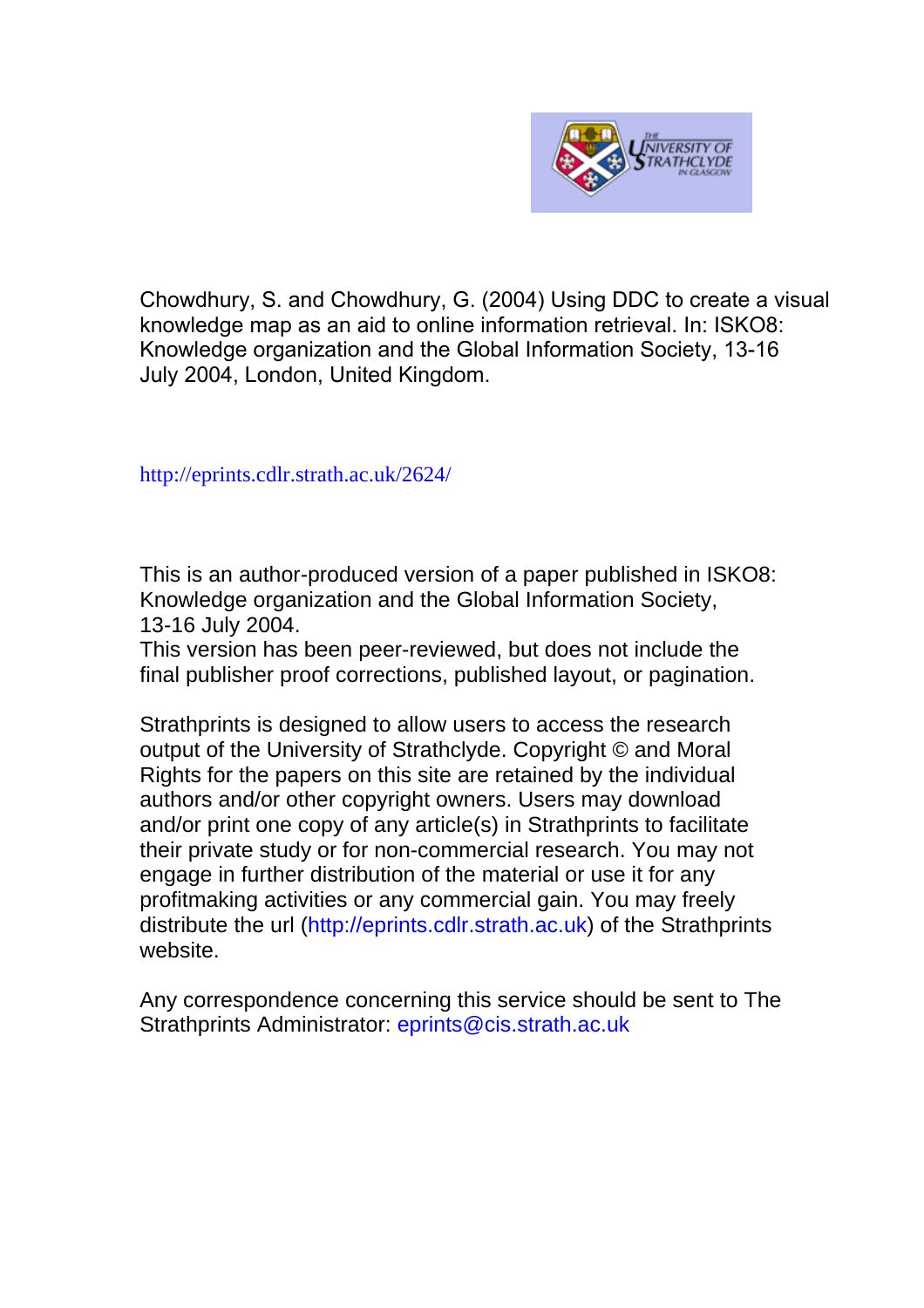# **Using DDC to create a visual knowledge map as an aid to online information retrieval**

#### **Abstract:**

Selection of search terms in an online search environment can be facilitated by the visual display of a knowledge map showing the various concepts and their links. This paper reports on a preliminary research aimed at designing a prototype knowledge map using DDC and its visual display. The prototype knowledge map created using the Protégé and TGViz freeware has been demonstrated, and further areas of research in this field are discussed.

#### **1. Introduction**

Web search engines and digital libraries usually expect the users to use search terms that most accurately represent their information needs. Finding the most appropriate search terms to represent an information need is an age old problem in information retrieval. Keyword or phrase search may produce good search results as long as the search terms or phrase(s) match those used by the authors and have been chosen for indexing by the concerned information retrieval system. Since this does not always happen, a large number of false drops are produced by information retrieval systems. The retrieval results become worse in very large systems that deal with millions of records, such as the web search engines and digital libraries.

Vocabulary control tools are used to improve the performance of text retrieval systems. Thesauri, the most common type of vocabulary control tool used in information retrieval, appeared in the late fifties, designed for use with the emerging post-coordinate indexing systems of that time. They are used to exert terminology control in indexing, and to aid in searching by allowing the searcher to select appropriate search terms. A large volume of literature exists describing the design features, and experiments with the use, of thesauri in various types of information retrieval systems (see for example, Furnas et.al., 1987; Bates, 1986, 1998; Milstead,1997, and Shiri, Chowdhury and Revie, 2002).

#### **2. Ontology and Bibliographic Classifications Systems**

Interests in information organization and vocabulary control have been revived with a new area of study on ontologies. An ontology can be defined as a formal, explicit specification of a shared conceptualization. Gilchrist (2003) notes that Vickery was one of the first in the LIS field to draw attention to the emergence of the term ontology in knowledge engineering and information science. Two of the oldest and most widely-known ontologies are WordNet and CYC. WordNet, a lexical tool, was developed by the Cognitive Science Laboratory at Stanford University, and contains some 100,000 word meanings organized in a taxonomy (Fellbaum, 1998; www.wordnet.com). The CYC ontology (Cycorp, n.d.) provides a foundation for common sense reasoning by developing ontologies for a wide variety of domain-specific applications. A large number of domain-specific ontologies have been built for applications such as machine translation, enterprise modeling, knowledge re-use and information retrieval.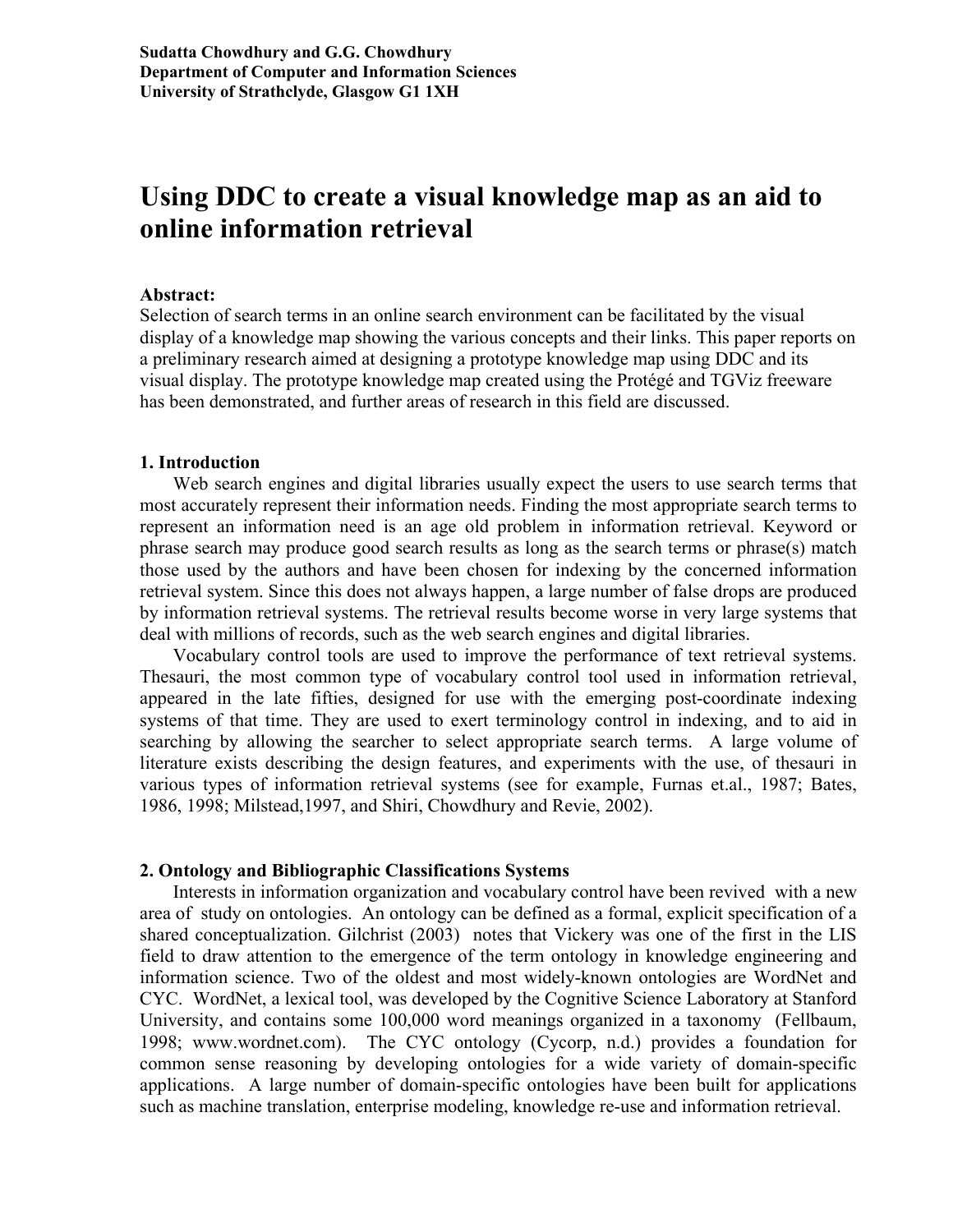Overviews of some of these projects, and the tools used by them can be found in Ding (2001), Ding and Foo (2002), Fensel (2001), and DIOGENE (http://www.diogene.org).

While many researchers are concentrating on building ontologies in different disciplines, others have concentrated on using the existing knowledge organization and management tools, like classifications and thesauri, instead of trying to re-invent the wheels altogether. Mitchell and Vizine-Goetz (2002) review research on the applications of DDC as a knowledge organization tool. Cochrane and Johnson (1996) have proposed use of the thesaural relationships in Dewey as an aid to bibliographic searching, and Pollitt (1998) has experimented on the derivation and presentation of facets from Dewey as an aid to online searching. Olson and Ward (1998) have experimented with mapping a Women's Thesaurus to the DDC while Koch and Vizine-Goetz (1999) have experimented with the mapping of engineering terminology. Many researchers have used traditional library classification and indexing tools, such as DDC, Library of Congress (LC), Library of Congress Subject Headings (LCSH), etc., to index Internet and digital library resources with a view to producing better retrieval. Typical examples of these approaches include the BUBL Link (http://www.bubl.ac.uk), INFOMINE (http://infomine.ucr.edu/), and Knowledge Class (http://www.uky.edu/~xlin/kclass.html),CyberDewey (http://www.anthus.com/CyberDewey/ CyberDewey.html), and CyberStacks (http://www.public.iastate.edu/~CYBERSTACKS/ homepage.html).

### **3. Research Objectives**

Visualization techniques have been used by some web search tools, such as Kartoo (http://www.kartoo.com), and Renardus (www.renardus.org).This paper reports on a research that aims to create a visual knowledge map using DDC. The basic hypothesis of this research is that, display concepts on a visual knowledge map will be useful for formulating better queries producing better retrieval. If users can see how their chosen search terms map on the overall knowledge map, they can make up their mind on several things, such as (1) whether the general area of knowledge that the search terms has mapped onto reflects their area of interest, (2) whether or not to probe further on to the mapped knowledge domain to select the specific area of interest, (3) whether or not to select an alternative search term to map onto the right area of interest onto the knowledge map, and so on. This in turn will allow the users to retrieve better results, by selecting the most appropriate search terms, and by selecting a specific domain (if the search term maps onto more than one domain on the knowledge map). Thus, such a system will allow the users to select the most appropriate search terms, and thereby retrieve better results.

#### **4. The Knowledge Map**

This paper reports on the first phase of a research that aims to build a simple prototype knowledge map with the nodes representing the major disciplines, and the major topics within the disciplines. A simple ontology development tool called *Protégé* with a plug-in program for visualization, called *TGViz*, has been used to build the prototype. This paper reports on an early stage of this research whereby a prototype knowledge map has been created using some DDC main and sub-classes. The knowledge map can be displayed on the screens showing the various nodes and links. The following sections of the paper provide a brief description of the simple knowledge map and its visual display. The paper then outlines some further areas of work that will eventually lead to the development of an interface to support users in query formulation and modification using a visual knowledge map based on the DDC as the backbone ontology.

#### **5. Protégé**

Protégé-2000 is a tool that allows to build an ontology that can be extended and visually displayed on the screen using simple plug-ins. The tool has been developed by Stanford Medical Informatics Group at the Stanford University School of Medicine. The tool and the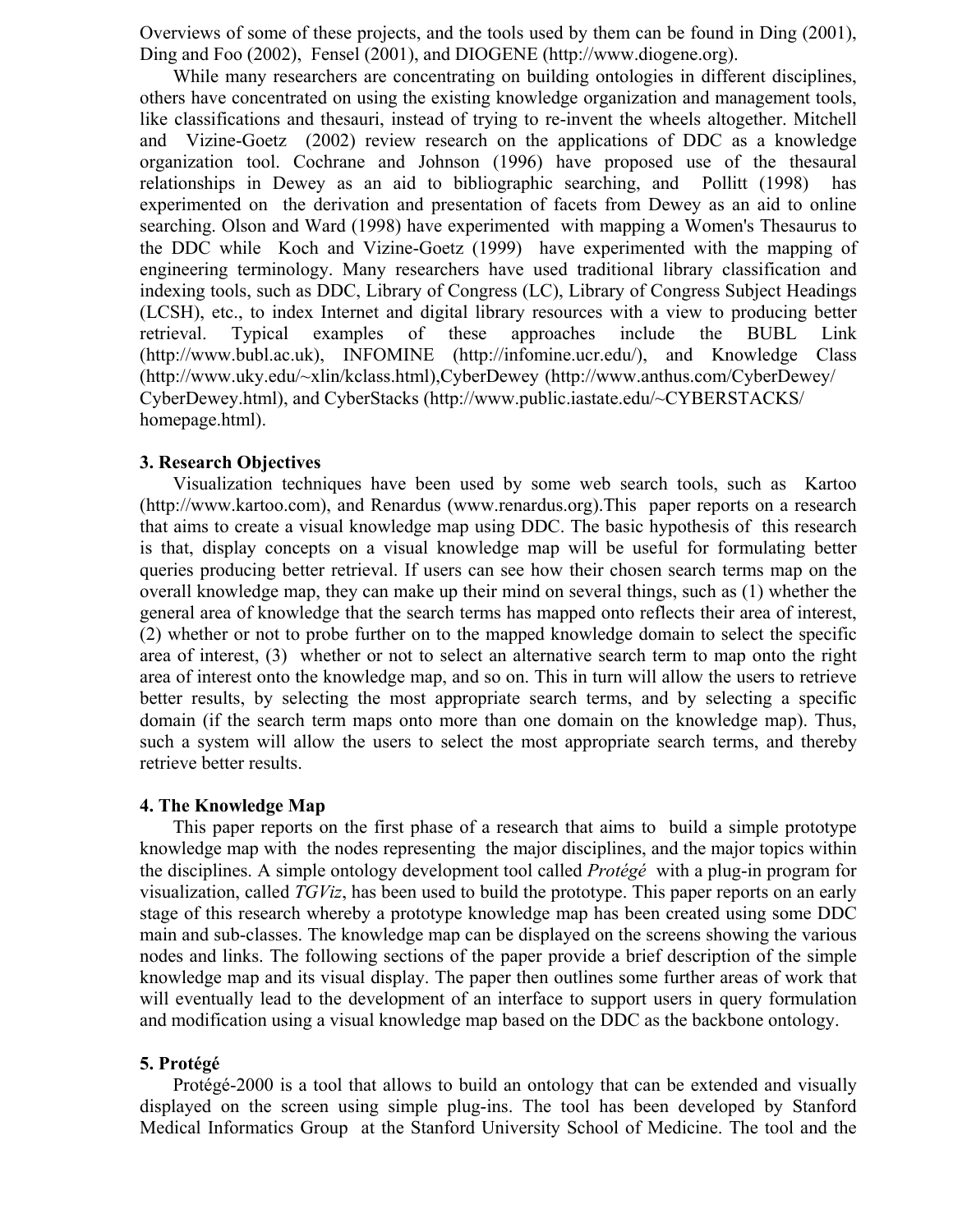associated plug-ins can be downloaded for free from the Protégé website (http://protege.stanford.edu/). The tool comes with documentation and demonstration and a sample knowledge base that can be used for learning purposes. The TGViz plus-in has been developed at the university of Southampton, and can be downloaded from http://www.ecs.soton.ac.uk/~ha/TGVizTab/TGVizTab.htm.

## **6. The Prototype Knowledge base**

A prototype ontology has been created using the main classes, and some selected subclasses of DDC. Although Protégé has a number of advanced features to help users build an ontology, for this prototype, only the simple features supporting the creation of classes and subclasses have been used. The *TGViz* plug-in has been used for the creation of the visual knowledge map. Figures 1 to 4 show the knowledge map – the left side shows the hierarchy while the right side of the screen provides a visual display of the various nodes and their links. It may be noted that the demonstration is not meant to show a complete knowledge map, and therefore should not be looked at to show the complete Dewey Class and subclasses. Although this will eventually happen once a full-blown knowledge map using all the required Dewey classes and subclasses are created. However, the objective of this paper, and the demonstration that follows, is to show how DDC can be used to build and visually display an ontology and a knowledge map which in turn can help the users formulate and expand queries in an online search session.



**Figure 1: Visual map of the Main Classes** 

Figure 1 shows a demonstration of the main classes and their subclasses, etc. The user can use the hierarchy of classes and subclasses that appears at the left side of the screen to display more subclasses, or can double click on any node in the visual map whereby the map will change and to display the links from the chosen node. For example a double-click on the node 'Library and Information Science' will display a visual map shown in Figure 2 and a double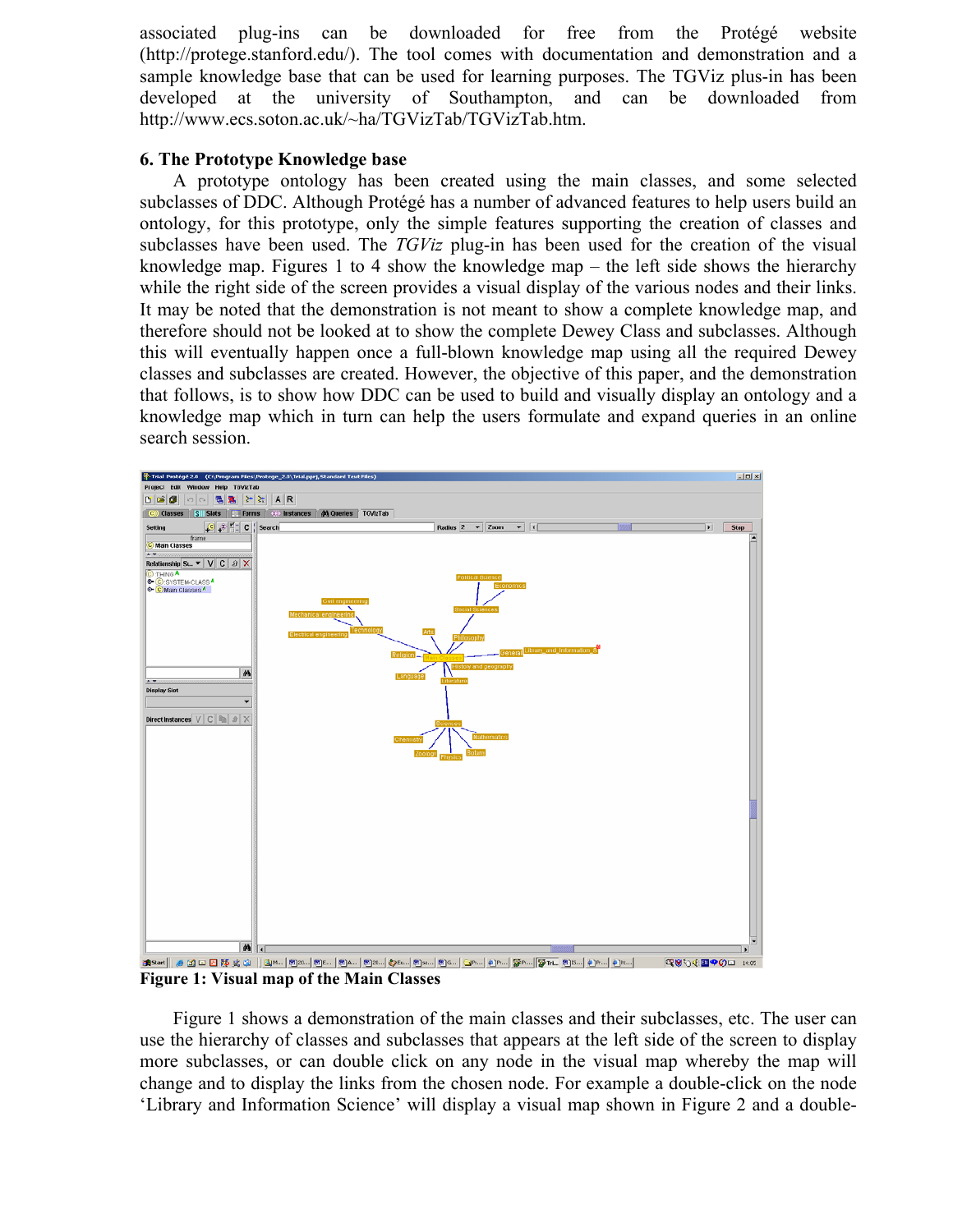click on Digital libraries from Figure 2 will display a map shown in Figure 3, and a double click on the node 'Digital library types' will display the map shown in Figure 4.



<mark>இல்ல</mark>ா||அம்பெ பு நே ஜ் ஓ || <mark>இல.| இல.| இல.| இல.| இல.| இல.| இல.| இல.|</mark> இல.| இல.| <mark>இல.| இல.| இல.| இல.|</mark> இல.| **39000 100 Figure 3: A visual map of the topic 'Digital Libraries'**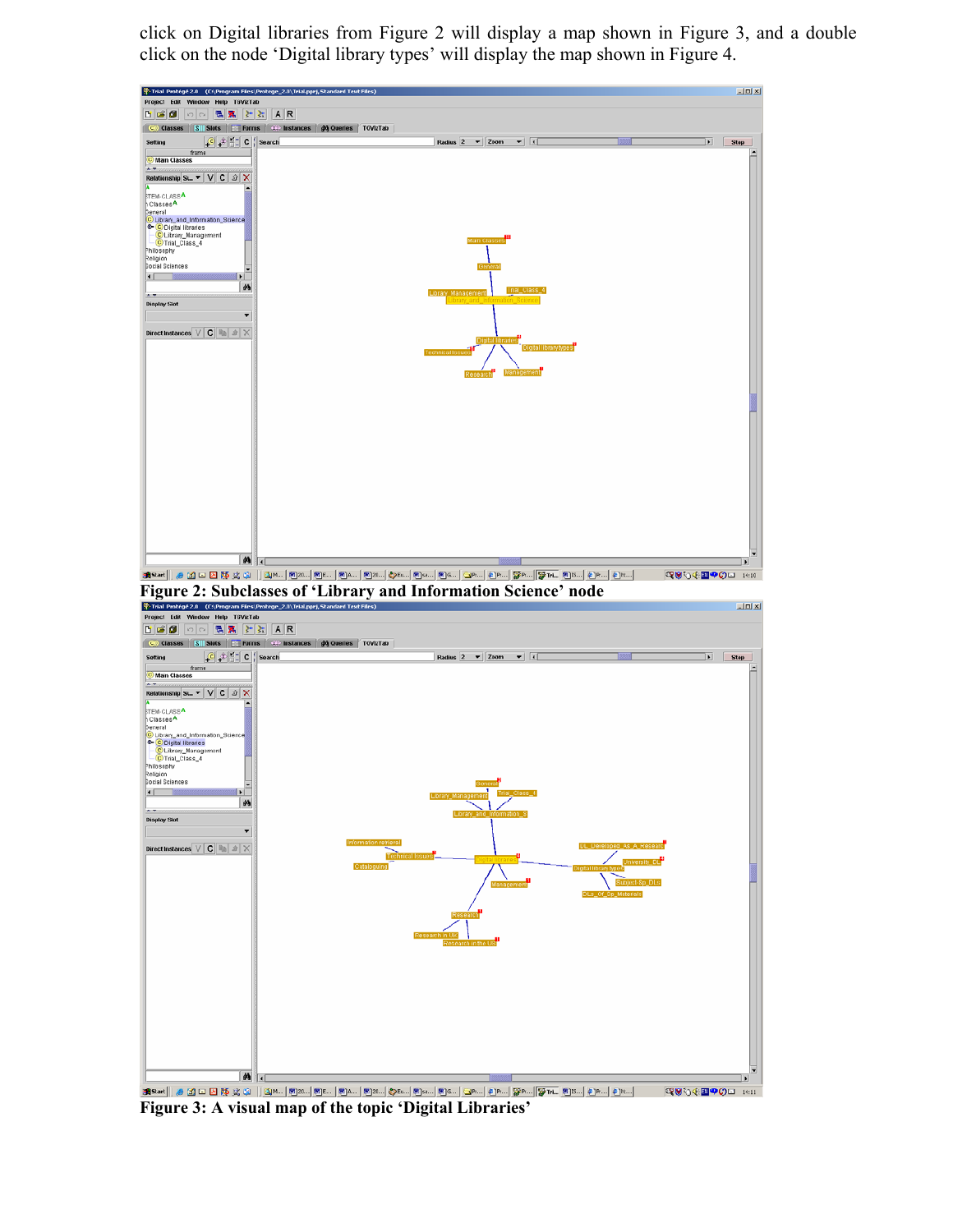

**Figure 4: Sub-classes of Digital Library Types** 

## **7. Future Work**

The preliminary work reported in this paper shows that it is feasible to build and display a knowledge map using DDC as the backbone. The next step will be to interface this with web search engines and digital libraries thereby allowing the users to use the visual knowledge map to formulate and refine queries and conduct a web search. Of course the knowledge map displayed here is very simple; more work is needed to build a complex ontology structure with appropriate links among the various concepts. Once the ontology and the interface is complete, the next phase should be the evaluation where end-users should be involved to conduct search for electronic information using the visual knowledge map, and to comment on its usefulness. Provided appropriate funding support is available, it is expected that DDC will have a new role to play in the web and digital library information access systems.

## **References**

Bates, M.J. (1986) Subject access in online catalogs: a design model, Journal of the American Society for Information Science, 37 (6): 357-376.

Bates, M.J. (1998). Indexing and access for digital libraries and the Internet: human, database, and domain factors, Journal of the American Society for Information Science 49(13):1185-1205.